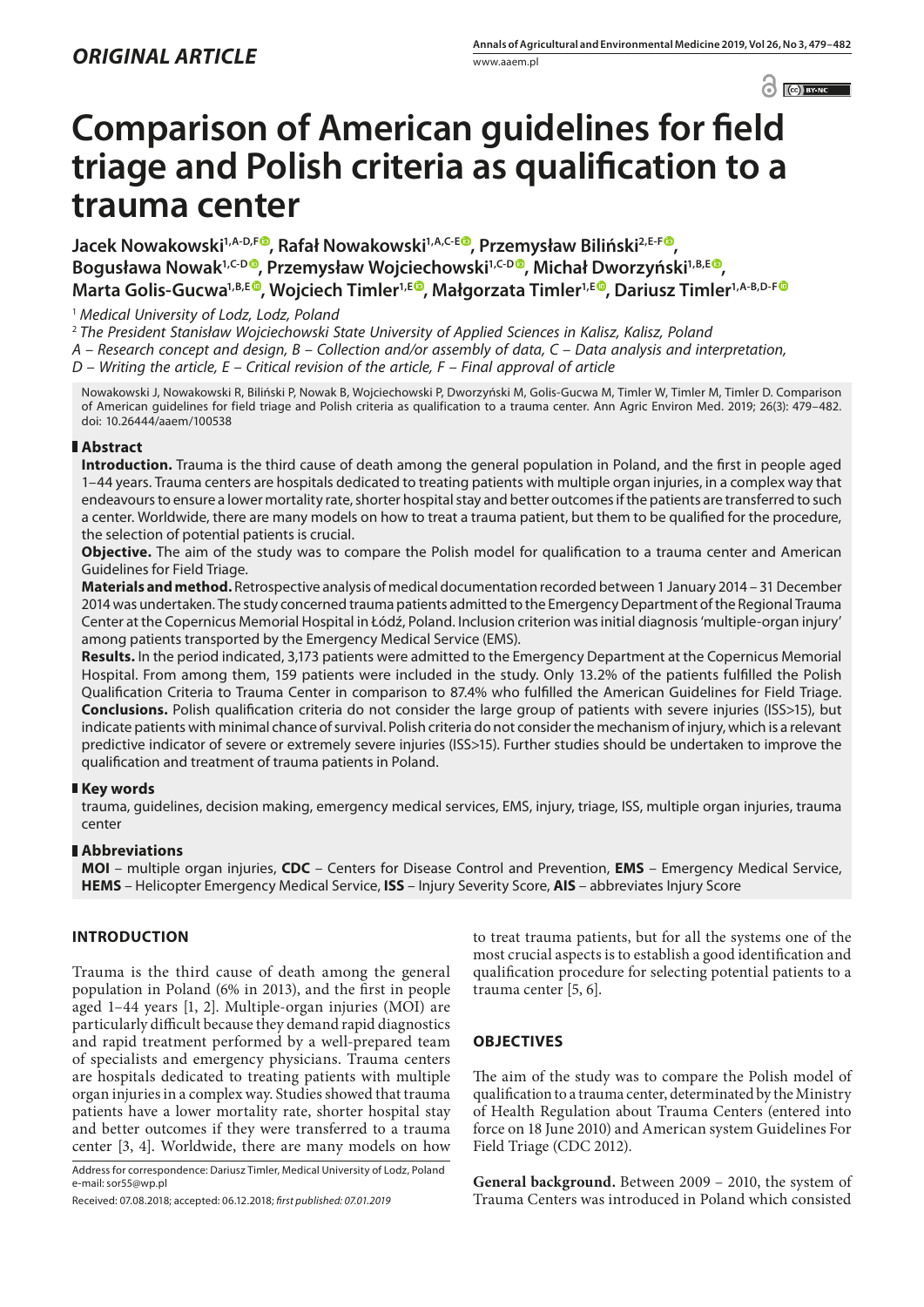Jacek Nowakowski, Rafał Nowakowski, Przemysław Biliński, Bogusława Nowak, Przemysław Wojciechowski, Michał Dworzyński et al. Comparison of American guidelines…

of 14 such centers located around the whole country. There is no division of levels (stage of reference) of trauma centers, all are equipped and organized at Level I or Level II, as in the trauma centers in US. According to the Ministry of Health regulation, for patients to be qualified to a trauma center they have to fulfill at once two anatomical and two physiological criteria. Mechanism of injury is not considered (Tab. 1a) [7].

In the USA, according to Guidelines For Field Triage, to qualify a patient to a Level I or Level II trauma center, it is enough to fulfil only one criterion among anatomical, physiological, mechanism of injury criteria (Tab. 1b) [8].

#### **MATERIALS AND METHOD**

A retrospective analysis of medical documentation recorded between 1 January 2014 – 31 December 2014 was undertaken which involved trauma patients admitted to the Emergency Department of the Regional Trauma Center at the Copernicus Memorial Hospital in Lodz, Poland. Inclusion criteria were initial diagnosis 'multiple-organ injury' among patients transported by the EMS service (including HEMS, local EMS and interhospital transfers). Because no trauma registry exists in Poland, the subject of analysis was medical documentation of all patients with ICD-10 diagnosis T01-T08. Isolated injures and ambulatory cases were excluded from the analysis. Which Polish criteria for each patient was assessed and was compared to the model from Guidelines For Field Triage. To assess severity of injury, the ISS score as an independent

**Table 1a.** Polish Qualification Criteria to Trauma Centre.

| Anatomical criteria                                                                                                                                                                                                                                                                                                                                                                                                                                                                                                                                                                       | Physiological criteria                                                                                                                                                                                                         |
|-------------------------------------------------------------------------------------------------------------------------------------------------------------------------------------------------------------------------------------------------------------------------------------------------------------------------------------------------------------------------------------------------------------------------------------------------------------------------------------------------------------------------------------------------------------------------------------------|--------------------------------------------------------------------------------------------------------------------------------------------------------------------------------------------------------------------------------|
| a) Penetrating wounds of head or trunk, blast injuries with signs of involvement of internal organs, injuries around<br>head, chest and abdomen.<br>b) Traumatic limb amputation above the level of knee or elbow.<br>c) Massive crush injury of limbs.<br>d) spinal cord injury<br>e) Fractures with vessels or nerves injuries.<br>f) Fractures of at least two proximal long bones or pelvis.                                                                                                                                                                                          | a) Systolic blood pressure below 80 mm Hg.<br>b) Heart rate equal to or over 120/min.<br>c) Respiratory rate below 10 or over 29 per minute.<br>d) Glasgow Coma Scale equal or less than 8.<br>e) SpO2 equal or less than 90%. |
| <b>Table 1b.</b> Guidelines for field triage of injured patients – CDC, US, 2011 [8]                                                                                                                                                                                                                                                                                                                                                                                                                                                                                                      |                                                                                                                                                                                                                                |
| 1. Vital signs and level of consciousness (physiological criteria).                                                                                                                                                                                                                                                                                                                                                                                                                                                                                                                       |                                                                                                                                                                                                                                |
| a) systolic blood pressure below 90 mm Hg;<br>b) respiratory rate below 10 or over 29 per minute, or need for ventilator support;<br>c) Glasgow Coma Scale equal or less than 13.                                                                                                                                                                                                                                                                                                                                                                                                         |                                                                                                                                                                                                                                |
| 2. Anatomy of injury (anatomicla criteria).                                                                                                                                                                                                                                                                                                                                                                                                                                                                                                                                               |                                                                                                                                                                                                                                |
| a) penetrating injuries to head neck, torso, and extremities proximal to elbow or knee;<br>b) chest wall instability or deformity;<br>c) two or more proximal long-bone fractures;<br>d) crushed, degloved, mangled or pulseless extremity;<br>e) amputation proximal to wrist or ankle;<br>f) pelvic fractures;<br>g) open or depressed skull fracture;<br>h) paralysis.                                                                                                                                                                                                                 | If any present, patient should be transported to the<br>highest level trauma center.                                                                                                                                           |
| 3. Mechanism of injury.                                                                                                                                                                                                                                                                                                                                                                                                                                                                                                                                                                   |                                                                                                                                                                                                                                |
| a) falls:<br>• adults: >20 feet/>6 meters:<br>• children: > 10 feet/>3 meters, or three times the height of the child,<br>b) high-risk auto Cash:<br>• intrusion, including roof >12 inches/>30 cm; occupant site or >18 inches/>45 cm, any site,<br>· ejection (partial or complete) from vehicle;<br>• death in the same passenger compartment;<br>• vehicle telemetry data consistent with high risk of injury.<br>c) auto vs pedestrian/bicyclist thrown, run over, or with significant impact >20 mph/>32 kmph;<br>d) motorcycle crash >20 mph/>32 kmph.                             | If any present (after excluding point 1 and 2.)<br>patient should be transported to trauma center but<br>not necessarily to the highest level                                                                                  |
| 4. Special patient or system considerations.                                                                                                                                                                                                                                                                                                                                                                                                                                                                                                                                              |                                                                                                                                                                                                                                |
| a) Older adults:<br>• risk of injury/death increases after age 55 years<br>· SBP <110 might represent shock after age 65 years<br>• low-impact mechanisms might result in severe injury.<br>b) Children:<br>· should be triaged preferentially to pediatric trauma centers.<br>c) Anticoagulants and bleeding disorders:<br>• patients with head injury are at high risk of deterioration.<br>d) Burns:<br>• without other trauma mechanisms transport to burn facility;<br>• with trauma mechanisms transport to trauma center.<br>e) Pregnancy >20 weeks.<br>f) EMS provider judgement. | If any present, (excluding points $1 - 3$ ) consider<br>transport to trauma center but not necessarily to<br>the highest level.                                                                                                |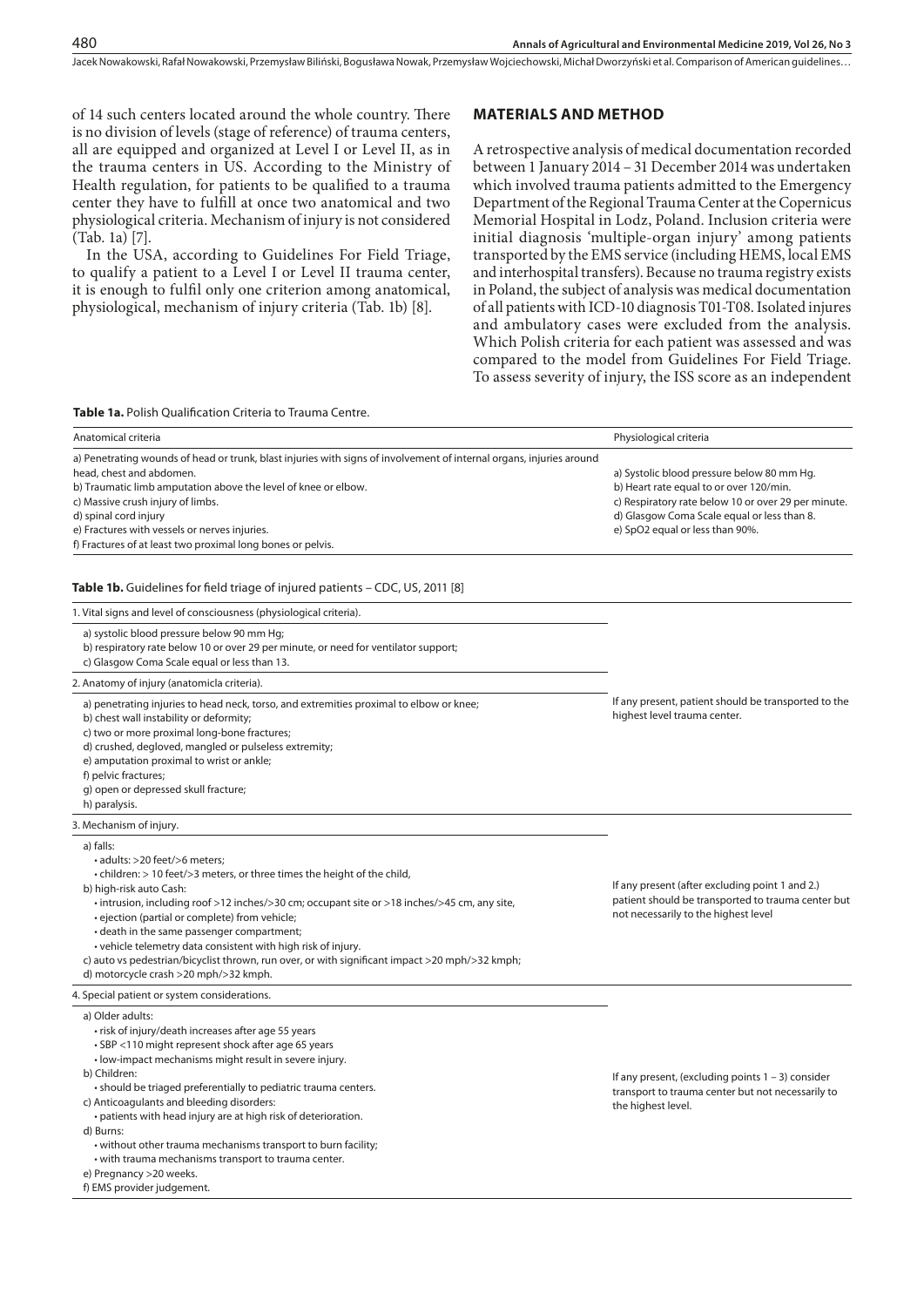Jacek Nowakowski, Rafał Nowakowski, Przemysław Biliński, Bogusława Nowak, Przemysław Wojciechowski, Michał Dworzyński et al. Comparison of American guidelines…

**Table 2.** Comparison between Polish model and American CDC Guidelines For Field Triage

|                                                                       | <b>Polish Ministry of Health Regulation n (%)</b> | American CDC Guidelines for Fieldtriage n (%) | p      |
|-----------------------------------------------------------------------|---------------------------------------------------|-----------------------------------------------|--------|
| Total number of patients                                              | 159 (100%)                                        |                                               |        |
| Number of patients fulfilling Qualification Criteria to Trauma Center | 21 (13.2%)                                        | 139/159 (87.4%)                               | < 0.05 |
| Undertriage index                                                     | 96(60.4%)                                         | 10/159 (6.3%)                                 | < 0.05 |
| Overtriage index                                                      | $0(0\%)$                                          | 32/159 (20.1%)                                | < 0.05 |
| Patients with ISS>15                                                  | 117 (73.6%)                                       |                                               |        |
| Patients with ISS>15 fulfilling criteria                              | 21 (18%)                                          | 107/117 (91.5%)                               | < 0.05 |
| Patients with ISS>=25                                                 | 69 (43.4%)                                        |                                               |        |
| Patients with ISS>=25 fulfilling criteria                             | 20 (29%)                                          | 67 (97.1%)                                    | < 0.05 |
| 24-hour survival                                                      | 8 (38.1%)                                         | 16 (11.5%)                                    | < 0.05 |
| 7-day survival                                                        | 10 (47.6%)                                        | 39 (28%)                                      | < 0.05 |
| Up-to-discharge survival                                              | $2(9.5\%)$                                        | 93 (66.9%)                                    | < 0.05 |
| Mean ISS score                                                        | 48 (IQR 24-75)                                    | 28.17 (IQR 3-75)                              | < 0.05 |

indicator was calculated in each case. To calculate the ISS score, Abbreviated Injury Scale Tables (AIS) 2005, updated 2008, were used [9]. Depending on the ISS score, trauma patients were divided into three groups:

a) mild and moderate injuries (ISS<16);

b) severe injuries (ISS 16–24);

c) extremely severe injuries (ISS>24) [10, 11, 12].

All qualification criteria were correlated with actual ISS score. 24-hour-, 7-day-, up-to-discharge survival was also evaluated. Statistical analysis was performed in the program Statistica 10. Significant relevance  $-$  p<0.05. Approval to conduct the study was obtained from the local Ethics Committee.

#### **RESULTS**

Between 1 January 2014 – 31 December 2014, 3,173 patients were admitted to the Emergency Department at the Copernicus Memorial Hospital and from among them 159 were included to the study.

#### **DISCUSSION**

The Polish qualification criteria to trauma center do not consider the large group of patients with severe injuries (ISS>15), potentially suggesting transport to non-trauma center hospitals. The Polish criteria are too sophisticated, therefore, if the patient fulfills them, the injuries sustained are so critical that the chances of survival are minimal, independent of efforts and intensive treatment. According to ACS-COT recommendations, the over-triage rate of between 25–50% and under-triage rate of <5% are considerated as approvable [6]. The Polish criteria do not take into consideration the mechanism of injury, which is a relevant predictive indicator of severe or extremely severe injuries (ISS>15) [8, 13]. Furthermore, Polish criteria demand the simultaneous fulfilment of four different criteria (2 anatomical and 2 physiological), whereas each of them individually correlates with sustaining severe injuries. In the Polish model, the probability of sustaining severe injuries is amplified, therefore, patients definitely qualified to trauma centers are very likely to die.

This study shows that to achieve an optimal over-triage rate of 25–50% and an under-triage rate of <5%. The American system based on CDC Guidelines For Field Triage should be implemented.

Additionally, other difficulties were revealed: 1) lack of a National Trauma Registry makes studies on Trauma Centers and their effectiveness extremely difficult; 2) there is no medical data standardization, and no trauma sheet exists; 3) documentation performed by EMS are usually incomplete for the purpose of investigating correlations between mechanism of injuries and circumstances of accidents.

**Limitations.** The retrospective data analysis presented in this study refers to previous years, but legislation and work organization have not been changed and remain in force to the present day. The Ministry of Health Ordinance about Qualification criteria to Trauma Center is in force and constitutes the standard of procedure in Poland.

#### **CONCLUSIONS**

It seems that the American Centers for Disease Control and Prevention (CDC) Guidelines For Field Triage should replace the Polish qualification criteria to a trauma center. Further studies should be undertaken to improve the qualification and treatment of trauma patients in Poland.

#### **REFERENCES**

- 1. Stańczak J, et al. Basic information about demographic development in Poland. General Statistics Departament data; 2015.
- 2. National Hygiene Institute. Health status of Polish Population. www. pzh.gov.pl/page/fileadmin/user\_upload/statystyka/Raport\_stanu\_ zdrowia\_2012. pdf [accessed 30.06.2016].
- 3. [Bouzat P](https://www.ncbi.nlm.nih.gov/pubmed/?term=Bouzat P%5BAuthor%5D&cauthor=true&cauthor_uid=25887150), [Ageron FX](https://www.ncbi.nlm.nih.gov/pubmed/?term=Ageron FX%5BAuthor%5D&cauthor=true&cauthor_uid=25887150), [Brun J,](https://www.ncbi.nlm.nih.gov/pubmed/?term=Brun J%5BAuthor%5D&cauthor=true&cauthor_uid=25887150) [Levrat A](https://www.ncbi.nlm.nih.gov/pubmed/?term=Levrat A%5BAuthor%5D&cauthor=true&cauthor_uid=25887150), [Berthet M](https://www.ncbi.nlm.nih.gov/pubmed/?term=Berthet M%5BAuthor%5D&cauthor=true&cauthor_uid=25887150), [Rancurel E,](https://www.ncbi.nlm.nih.gov/pubmed/?term=Rancurel E%5BAuthor%5D&cauthor=true&cauthor_uid=25887150) et al. A regional trauma system to optimize the pre-hospital triage of trauma patients. [Crit Care.](https://www.ncbi.nlm.nih.gov/pubmed/25887150) 2015 Mar 18; 19: 111. doi: 10.1186/s13054–015– 0835–7.
- 4. [Liu T](https://www.ncbi.nlm.nih.gov/pubmed/?term=Liu T%5BAuthor%5D&cauthor=true&cauthor_uid=29246656), [Bai XJ](https://www.ncbi.nlm.nih.gov/pubmed/?term=Bai XJ%5BAuthor%5D&cauthor=true&cauthor_uid=29246656). Trauma care system in China. [Chin J Traumatol.](https://www.ncbi.nlm.nih.gov/pubmed/29246656) 2018 Apr; 21(2): 80–83. doi: 10.1016/j.cjtee.2017.06.004. Epub 2017 Nov 4.
- 5. [Lerner EB](https://www.ncbi.nlm.nih.gov/pubmed/?term=Lerner EB%5BAuthor%5D&cauthor=true&cauthor_uid=24662885), [Willenbring BD,](https://www.ncbi.nlm.nih.gov/pubmed/?term=Willenbring BD%5BAuthor%5D&cauthor=true&cauthor_uid=24662885) [Pirrallo RG,](https://www.ncbi.nlm.nih.gov/pubmed/?term=Pirrallo RG%5BAuthor%5D&cauthor=true&cauthor_uid=24662885) [Brasel KJ,](https://www.ncbi.nlm.nih.gov/pubmed/?term=Brasel KJ%5BAuthor%5D&cauthor=true&cauthor_uid=24662885) [Cady CE,](https://www.ncbi.nlm.nih.gov/pubmed/?term=Cady CE%5BAuthor%5D&cauthor=true&cauthor_uid=24662885) [Colella](https://www.ncbi.nlm.nih.gov/pubmed/?term=Colella MR%5BAuthor%5D&cauthor=true&cauthor_uid=24662885)  [MR](https://www.ncbi.nlm.nih.gov/pubmed/?term=Colella MR%5BAuthor%5D&cauthor=true&cauthor_uid=24662885), et al. A consensus-based criterion standard for trauma center need. [J Trauma Acute Care Surg.](https://www.ncbi.nlm.nih.gov/pubmed/24662885) 2014 Apr; 76(4): 1157–63. doi: 10.1097/ TA.0000000000000189.
- 6. American College of Surgeons Committee on Trauma. Prehospital Trauma Care. In: American College of Surgeons. editor. Resources for the Optimal Care of the Injured Patient. 2006: 21‐25.